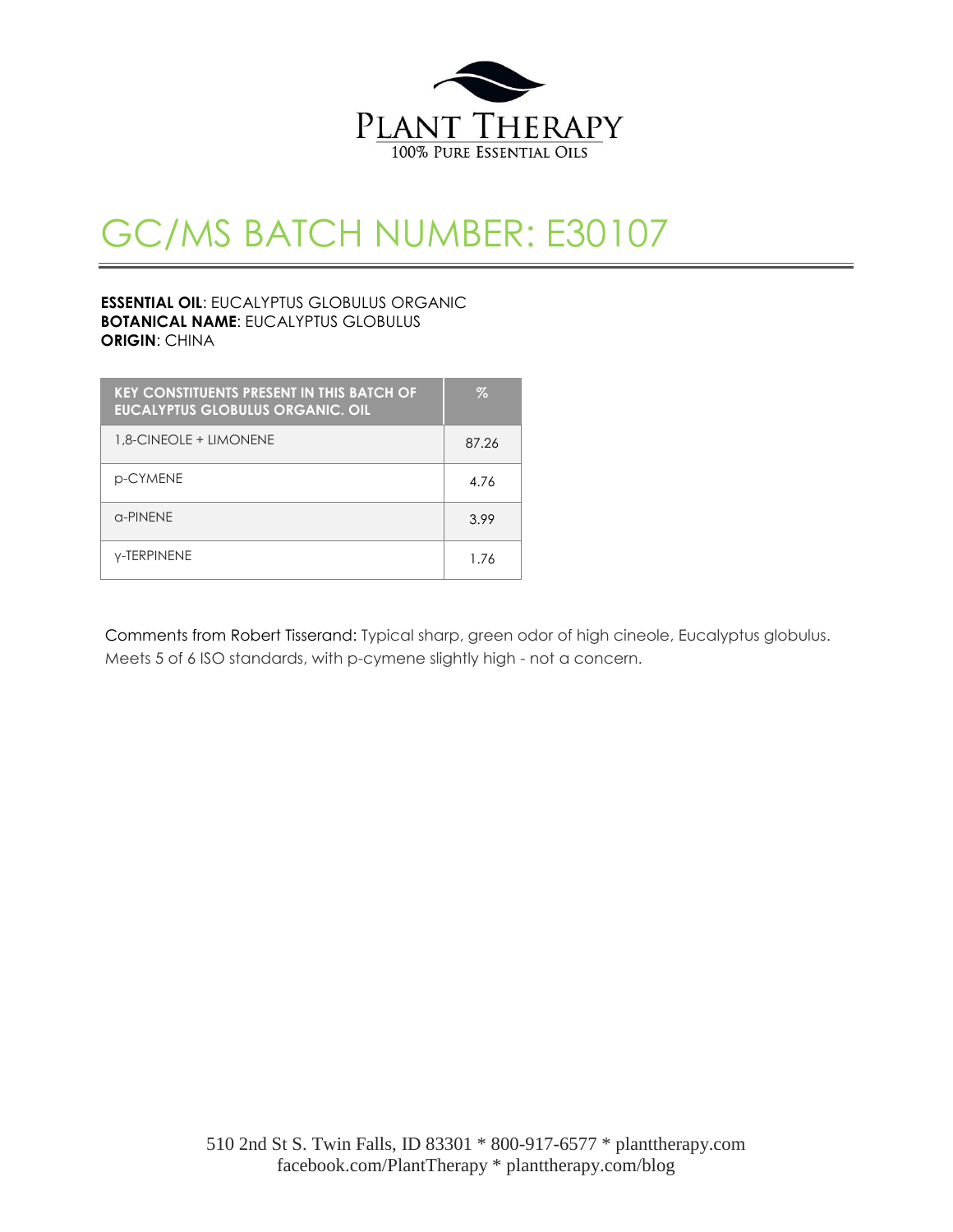Plus que des analsses... des conseils

**Date :** February 7, 2017

*SAMPLE IDENTIFICATION*

**Internal code :** 17B06-PTH12-1-DM **Customer identification :** Organic Eucalyptus Organic - E30107R **Type :** Essential Oil **Source :** *Eucalyptus globulus* **Customer :** Plant Therapy

*ANALYSIS*

**Method :** PC-PA-001-15E06, "Analysis of the composition of a liquid essential oil by GC-FID" (in French). **Analyst :** Sylvain Mercier, M. Sc., chimiste **Analysis date :** 2017-02-07

Checked and approved by :

Galin

Alexis St-Gelais, M. Sc., chimiste 2013-174

*Note: This report may not be published, including online, without the written consent from Laboratoire PhytoChemia.*

*This report is digitally signed, it is only considered valid if the digital signature is intact.*

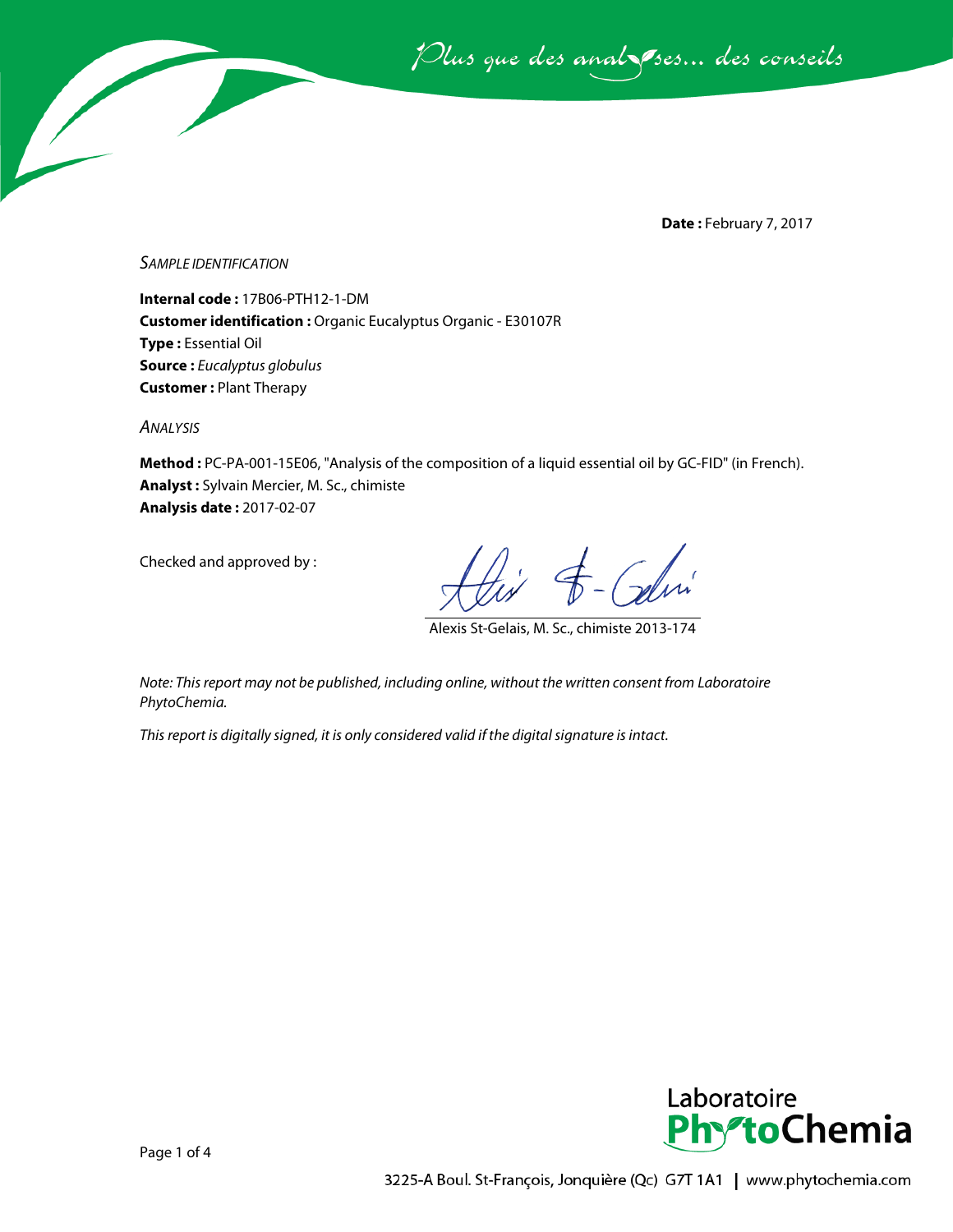#### *IDENTIFIED COMPOUNDS*

| <b>Identification</b>   | <b>Column: BP5</b> |      |         | <b>Column: WAX</b> |      |         |                        |
|-------------------------|--------------------|------|---------|--------------------|------|---------|------------------------|
|                         | R.T.               | R.I. | $\%$    | $\%$               | R.I. | R.T.    | <b>Molecular Class</b> |
| Hashishene              | 3.19               | 915  | 0.01    | 3.70               | 956  | $1.24*$ | Monoterpene            |
| a-Thujene               | 3.30               | 922  | 0.01    | 0.04               | 965  | 1.28    | Monoterpene            |
| a-Pinene                | 3.40               | 928  | 3.99    | [3.70]             | 956  | $1.24*$ | Monoterpene            |
| a-Fenchene              | 3.66               | 943  | 0.01    | 0.01               | 993  | 1.48    | Monoterpene            |
| Camphene                | 3.68               | 945  | 0.03    | 0.03               | 1000 | 1.54    | Monoterpene            |
| Thuja-2,4(10)-diene     | 3.77               | 950  | 0.01    | 0.01               | 1061 | 2.09    | Monoterpene            |
| β-Pinene                | 4.17               | 973  | 0.21    | 0.20               | 1043 | 1.91    | Monoterpene            |
| Myrcene                 | 4.45               | 990  | 0.44    | 0.41               | 1119 | 2.68    | Monoterpene            |
| a-Phellandrene          | 4.72               | 1006 | 0.75    | 0.66               | 1112 | 2.60    | Monoterpene            |
| a-Terpinene             | 4.91               | 1016 | 0.16    | 0.15               | 1126 | 2.78    | Monoterpene            |
| 1,8-Cineole             | $5.30*$            | 1037 | 91.69   | 87.26              | 1161 | $3.25*$ | Monoterp. ether        |
| para-Cymene             | $5.30*$            | 1037 | [91.69] | 4.76               | 1213 | 3.98    | Monoterpene            |
| Limonene                | $5.30*$            | 1037 | [91.69] | [87.26]            | 1161 | $3.25*$ | Monoterpene            |
| trans-β-Ocimene         | 5.49               | 1048 | 0.23    | 0.22               | 1205 | 3.85    | Monoterpene            |
| γ-Terpinene             | 5.68               | 1058 | 1.76    | 1.79               | 1193 | 3.68    | Monoterpene            |
| Terpinolene             | 6.11               | 1082 | 0.02    | 0.02               | 1223 | 4.12    | Monoterpene            |
| para-Cymenene           | 6.32               | 1093 | 0.01    | 0.01               | 1368 | 6.38    | Monoterpene            |
| trans-Pinocarveol       | 7.44               | 1136 | 0.15    | 0.14               | 1569 | 12.07   | Monoterp. alcohol      |
| Pinocarvone             | 8.10               | 1161 | 0.05    | 0.04               | 1475 | 8.79    | Monoterp. ketone       |
| a-Terpineol             | 9.20               | 1201 | 0.04    | 0.03               | 1622 | 14.44   | Monoterp. alcohol      |
| a-Terpinyl acetate      | 16.39              | 1341 | 0.07    | 0.06               | 1613 | 13.99   | Monoterp. ester        |
| Aromadendrene           | 21.63              | 1416 | 0.09    | 0.09               | 1523 | 10.33   | Sesquiterpene          |
| allo-Aromadendrene      | 23.26              | 1436 | 0.03    | 0.02               | 1555 | 11.53   | Sesquiterpene          |
| Globulol                | 33.76              | 1572 | 0.05    | 0.05               | 1965 | 35.71   | Sesquiterp. alcohol    |
| <b>Total identified</b> |                    |      |         | 99.81% 99.70%      |      |         |                        |

\*: Two or more compounds are coeluting on this column

[xx]: Duplicate percentage due to coelutions, not taken account in the identified total

Note: no correction factor was applied

#### *OTHER DATA*

**Physical aspect :** Clear liquid **Refractive index :** 1.4600 ± 0.0003 (20 °C)

#### *CONCLUSION*

No adulterant, contaminant or diluent were detected using this method.

### Laboratoire Phy<sup>-to</sup>Chemia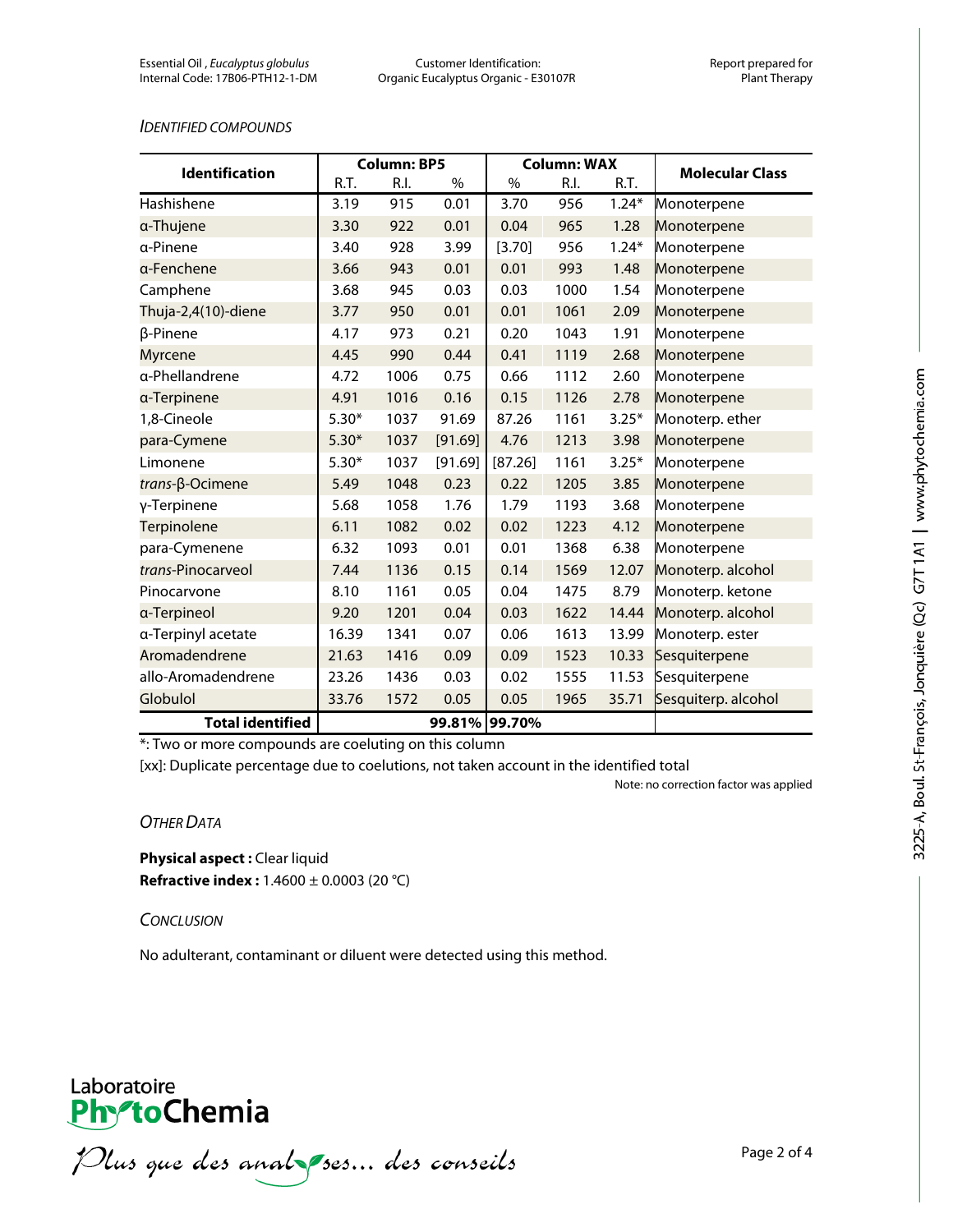17B06-PTH12-1-DM\_BP5



3225-A, Boul. St-François, Jonquière (Qc) G7T1A1 | www.phytochemia.com

a para harang mengentuk di kabupaten di kabupaten di kabupaten di kabupaten di kabupaten di kabupaten di kabup

60

58

ŧ 56

 $\frac{1}{2}$ 54

52

50

 $48$ 

46

 $\overline{4}$ 

42

 $40$ 

38

36

 $34$ 

32

ŧ

ᅟᇢᅟᇢᅟᇢ

Laboratoire<br>**Phy<sup>o</sup>toChemia** 

<u>ო — გ</u> — გ<br>სიიიისიისიისიისი

Plus que des analzes... des conseils

पा

(vistidis) visnetni<br>
S S S S

᠊ᢆᢆᢘ᠁ᡁᡂᡁᡂᡁᡂᡁᡂᡁ<br><mark>᠊</mark>ᠮᡂᡁᡂᡁᡂᡙᡂᡁᡂ

᠊ᡱ ᡱ ᠉<br>ᠳᠬᠬᠬᠬᡕ᠋ᡰᠠᠬ

بنبيتيا

Ś.

եր<br>ահատ

(vistidis) visnetni<br>
S S S S